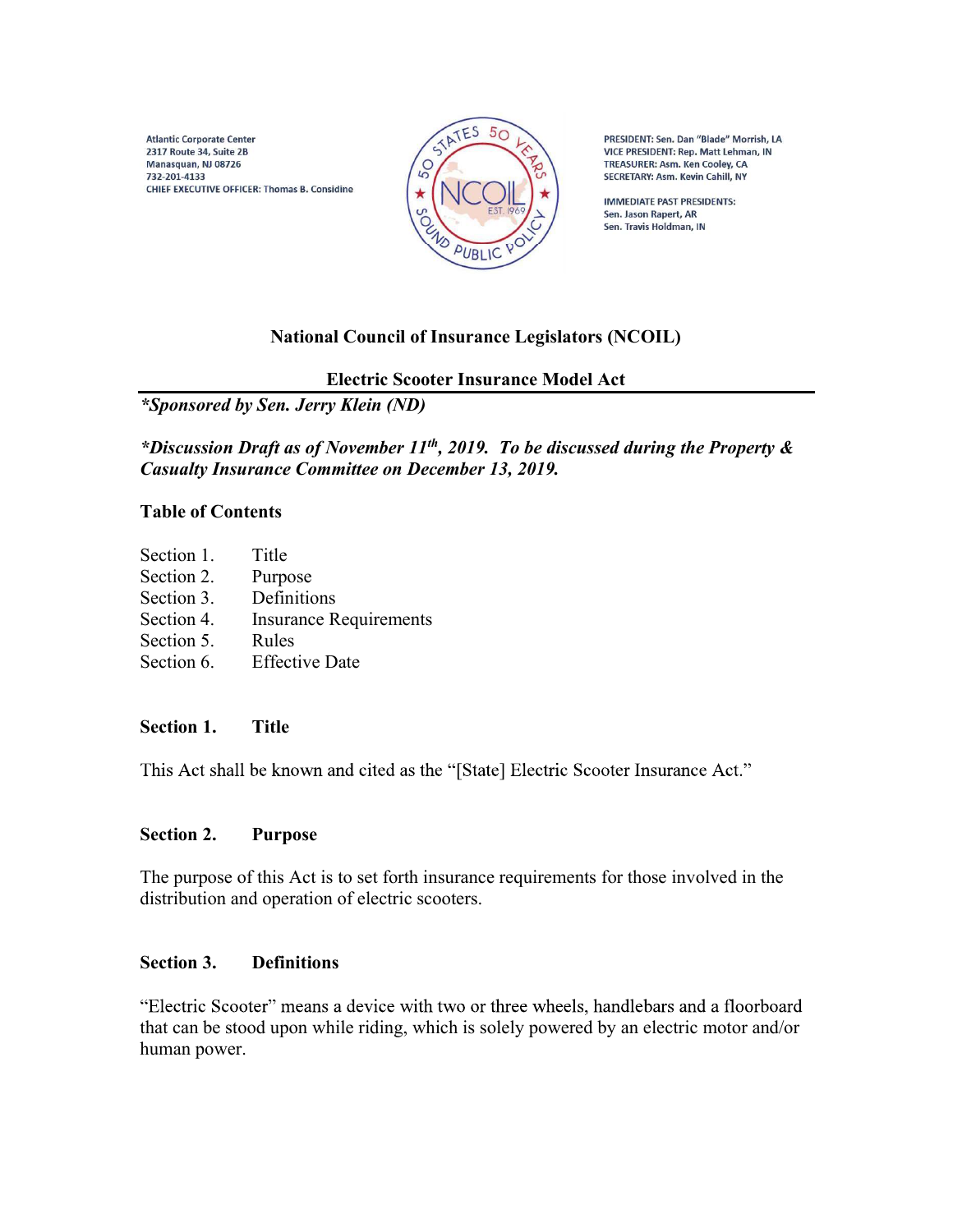"User" means any person operating or attempting to operate an electric scooter pursuant to an electronic rental usage agreement or fee.

"Pre-charging activity" or "Post-charging activity" means activities undertaken on behalf of an electric scooter company including the operation of a personal automobile for searching, transportation of scooters in a personal automobile and the loading or unloading of electric scooters using a personal automobile, prior to or after charging activity.

"Charging activity" means any related activity when engaged in the act of charging of the electric scooters in a public or private space"

## Section 4. Insurance Requirements

(A) For all periods, that an electric scooter company-owned electric scooter is under a rental usage agreement by a user until the time that the rental agreement ceases, the electric scooter company shall ensure that liability insurance coverage is in place in an amount not less than\_\_\_\_\_\_\_\_.

(DRAFTING NOTE: SPECIFIC AMOUNTS OF COVERAGE TO BE DETERMINED STATE TO STATE)

(B) During the time period that an independent contractor is engaged in pre-charging or post-charging activity, insurance coverage shall be in place in an amount not less than

# (DRAFTING NOTE: SPECIFIC AMOUNTS OF COVERAGE TO BE DETERMINED STATE BY STATE)

- (C) The coverage requirements of Section 4(B) may be satisfied by any of the following a. insurance maintained by the independent contractor; or
	- b. insurance maintained by the electric scooter company; or
	- c. Any combination of paragraphs (a) and (b) of this Section; or
	- d. Other applicable insurance.
- (D) During the time period that an independent contractor is engaged in charging activity, insurance coverage shall be in place in an amount not less than:

(DRAFTING NOTE: SPECIFIC AMOUNTS OF COVERAGE TO BE DETERMINED STATE BY STATE).

(E) The coverage requirements of section 4(D) may be satisfied by any of the following: